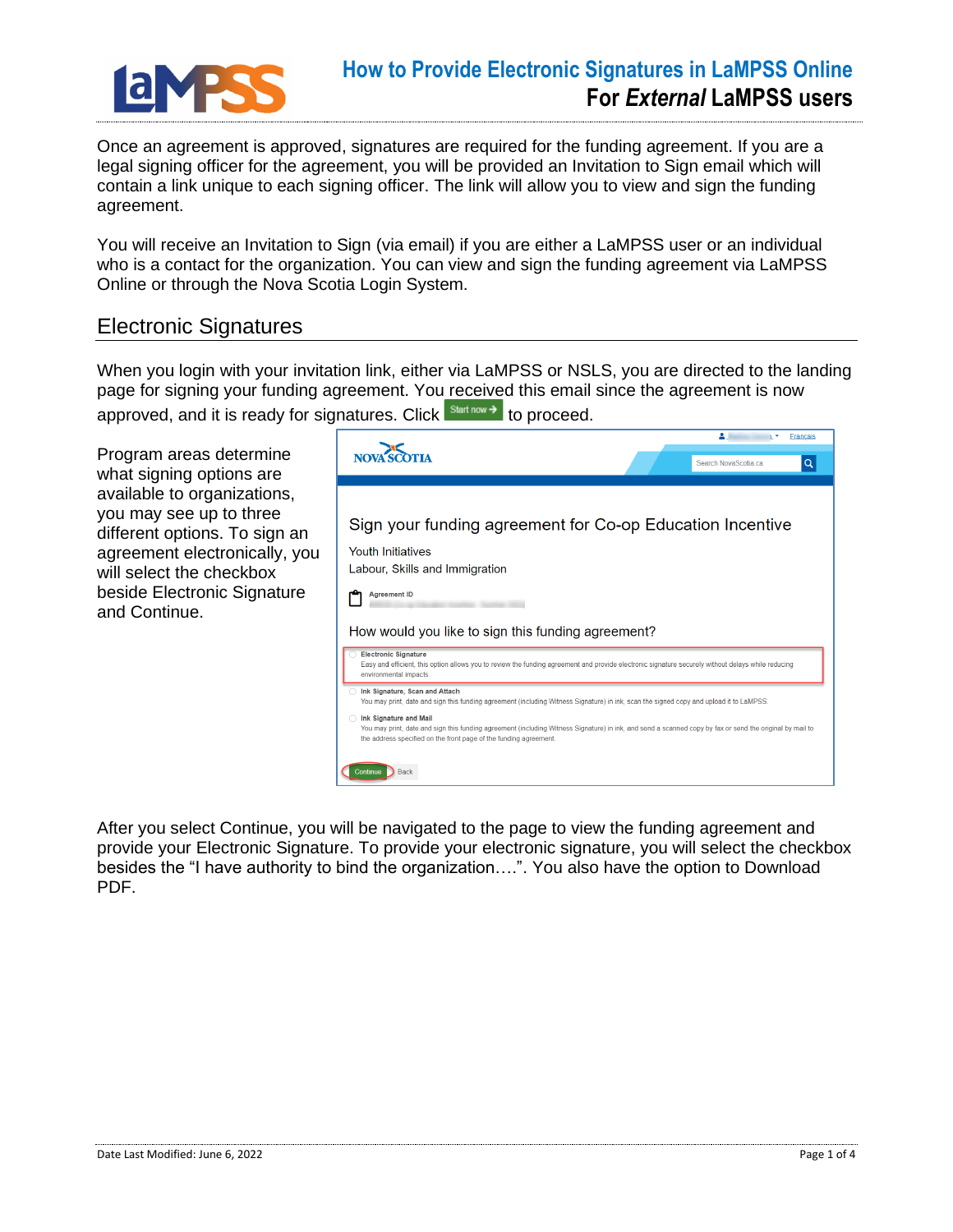

## **How to Provide Electronic Signatures in LaMPSS Online For** *External* **LaMPSS users**



Once you select the checkbox, the 'Sign' button appears. Click 'Sign' to complete the electronic signature option.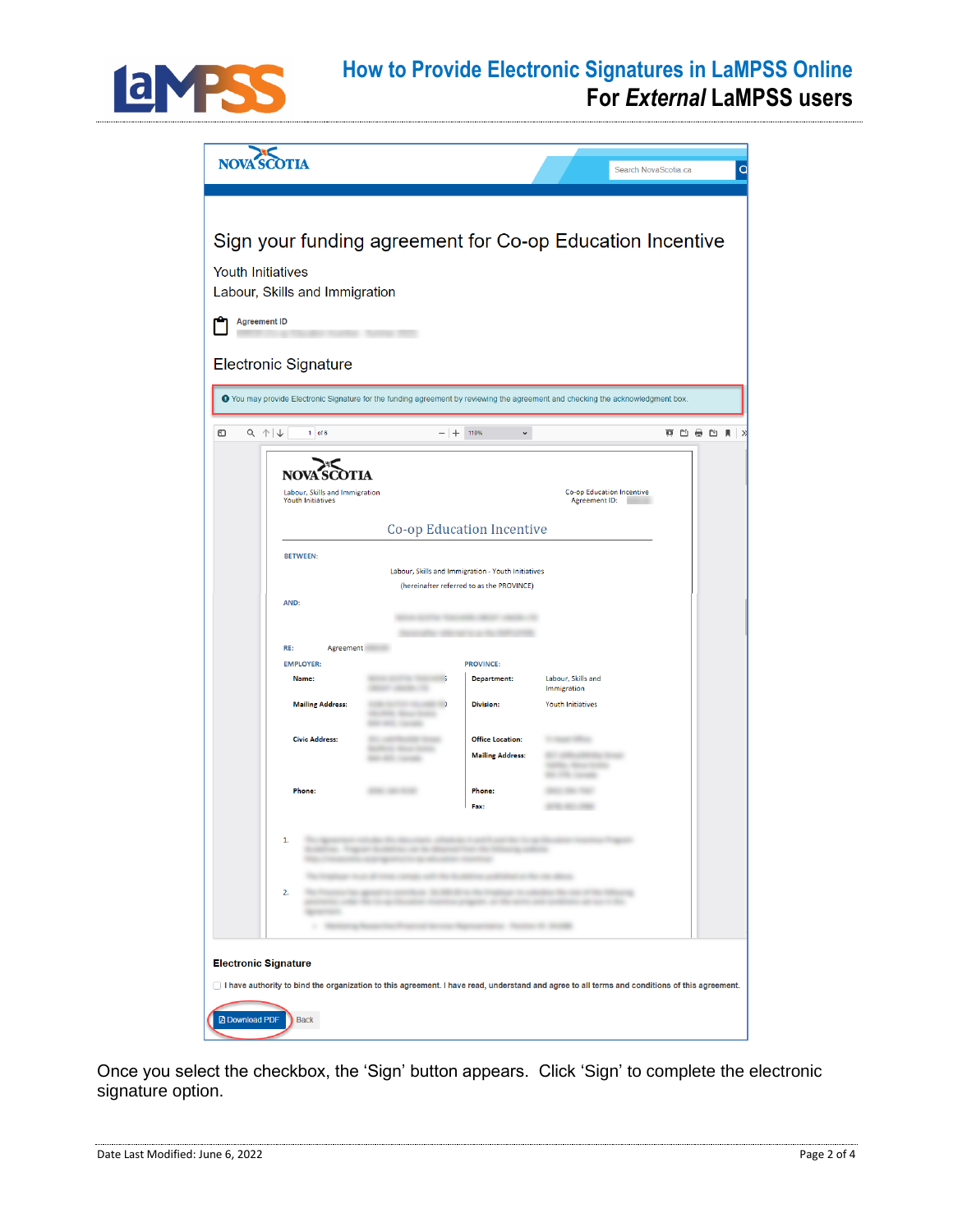

## **How to Provide Electronic Signatures in LaMPSS Online For** *External* **LaMPSS users**



Once you have submitted the signed agreement contact via LaMPSS Online, you will receive the following message advising that your funding agreement will be ready once all required signatures have been verified.



If you wish to sign the agreement another way, you can click on 'Change how this funding agreement is signed' to select another option. You will navigate back to the selection page detailing how you want to sign the funding agreement. To change your previous selection, select a new option and click 'Continue', if not select 'Back'.

Sign your funding agreement for Co-op Education Incentive **Youth Initiatives** Labour, Skills and Immigration Agreement ID Ĥ How would you like to sign this funding agreement? **O** The Electronic Signature option has been selected by the Organization **O** Electronic Signature Easy and efficient, this option allows you to review the funding agreement and provide electronic signature securely without delays while reducing environmental impacts ◯ Ink Signature, Scan and Attach You may print, date and sign this funding agreement (including Witness Signature) in ink, scan the signed copy and upload it to LaMPSS. ◯ Ink Signature and Mail .<br>You may print, date and sign this funding agreement (including Witness Signature) in ink, and send a scanned copy by fax or send the original by mail to the address specified on the front page of the funding agreement Back Continue